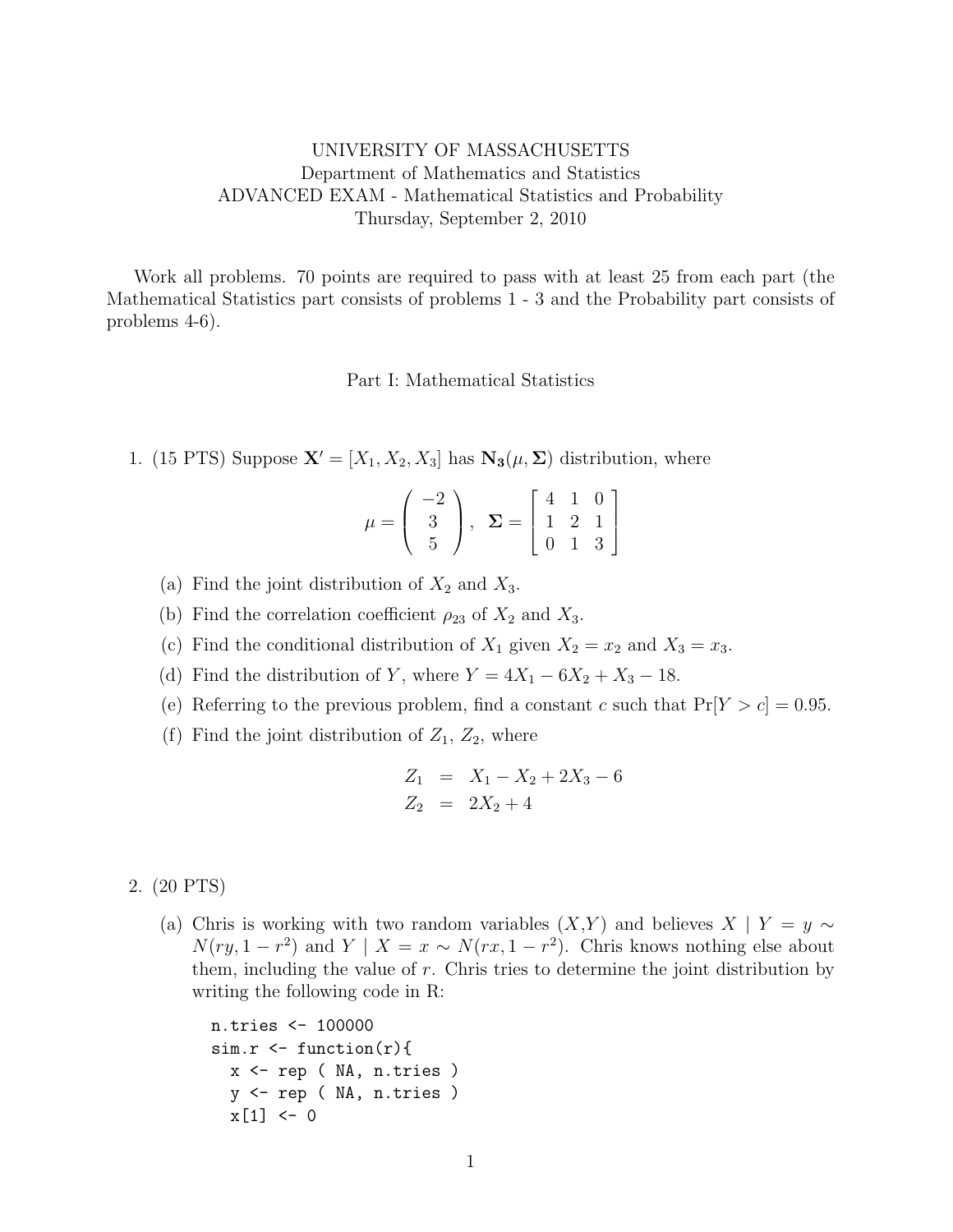```
y[1] < -0for ( i in 2:n.tries ) {
    x[i] <- rnorm ( 1, r*y[i-1], sqrt(1-r^2) )
    y[i] <- rnorm ( 1, r*x[i], sqrt(1-r^2) )
  }
  return ( data-frame(x=x,y=y) )
}
```
- i. Are there two random variables having those conditional distributions?
- ii. Is the joint distribution of  $(X,Y)$  uniquely determined by those conditional distributions?
- iii. Chris runs the code for many values of  $r$  in the open interval  $(0,1)$ . How can Chris use the results to learn the joint distribution of  $(X, Y)$ ?
- iv. Chris runs the code for r=1. What happens?
- (b) Chris runs the code for  $X \mid Y = y \sim N(y, 1)$  and  $Y \mid X = x \sim N(x, 1)$ . What happens?
- 3. (15 PTS) Let  $(X_1, Y_1), \ldots, (X_n, Y_n)$  be independent copies of  $(X, Y)$ , whose joint distribution is specified as follows: the marginal distribution of X is  $Poisson(\lambda)$ , and conditioning on  $X = x$ , Y is distributed as binomial $(x + 1, p)$ .
	- (a) Show that the covariance between X and Y is  $\alpha = p\lambda$ .
	- (b) Find the maximum likelihood estimate of  $\alpha$ , say  $\hat{\alpha}$ .
	- (c) Derive the asymptotic distribution of  $\sqrt{n}(\hat{\alpha} \alpha)$ .